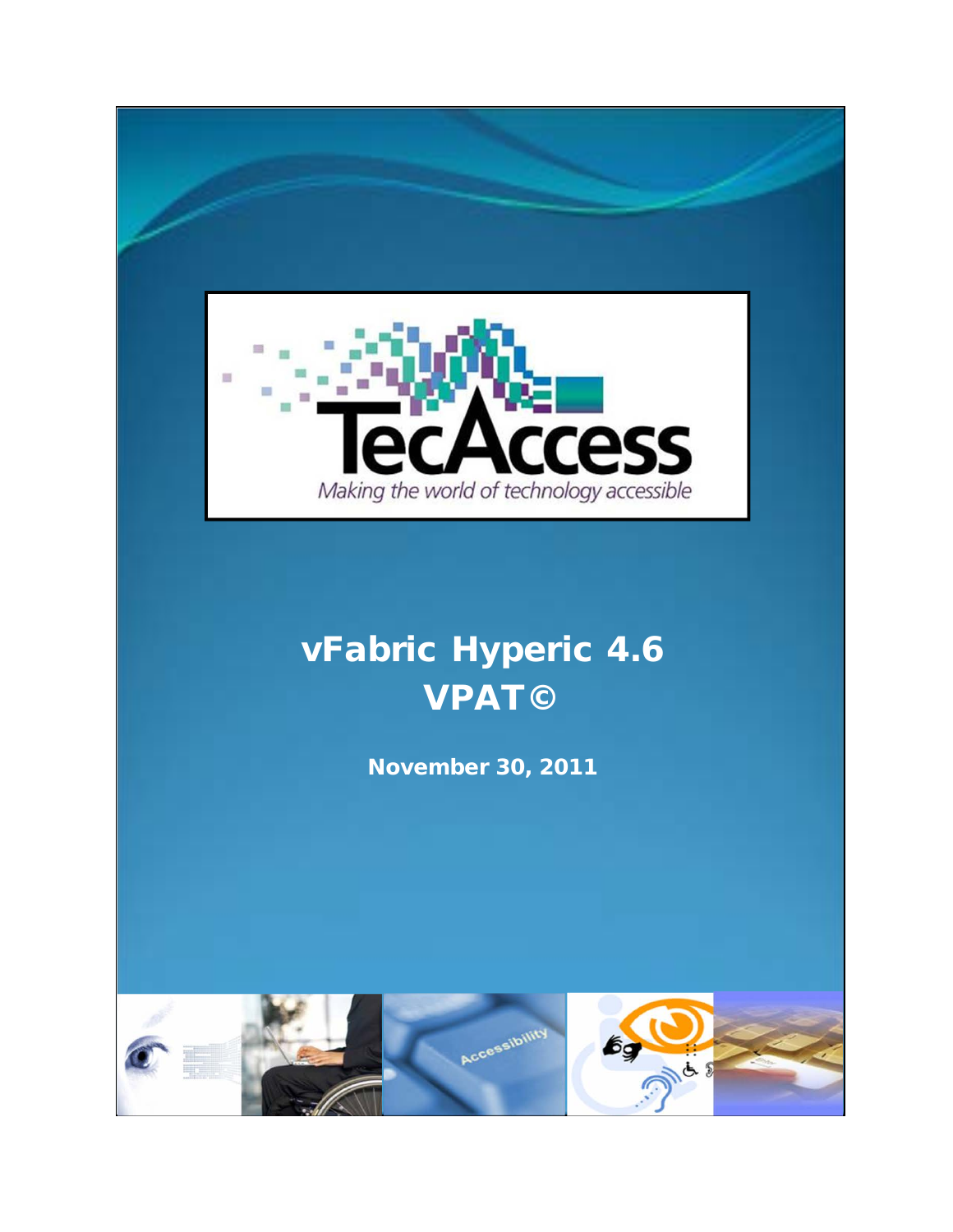

# **VPAT©**

Since the VPAT must be comprehensive, all Section 508 issues on all pages must be corrected to sustain compliance.

| <b>Criteria</b>                                                                    | <b>Supporting</b><br><b>Features</b>      | <b>Remarks and Explanations</b>                     |
|------------------------------------------------------------------------------------|-------------------------------------------|-----------------------------------------------------|
| Section 1194.21 Software Applications<br>and Operating Systems                     | Not Applicable                            | Not Applicable                                      |
| Section 1194.22 Web-based Intranet<br>and Internet Information and<br>Applications | <b>Supports with</b><br><b>Exceptions</b> | Please refer to the 1194.22 section for<br>details. |
| Section 1194.23 Telecommunications<br>Products                                     | Not Applicable                            | Not Applicable                                      |
| Section 1194.24 Video and Multi-<br>media Products                                 | Not Applicable                            | Not Applicable                                      |
| Section 1194.25 Self-Contained,<br><b>Closed Products</b>                          | Not Applicable                            | Not Applicable                                      |
| Section 1194.26 Desktop and Portable<br>Computers                                  | Not Applicable                            | Not Applicable                                      |
| Section 1194.31 Functional<br>Performance Criteria                                 | <b>Supports with</b><br><b>Exceptions</b> | Please refer to the 1194.31 section for<br>details. |
| Section 1194.41 Information,<br>Documentation, and Support                         | <b>Supports</b>                           | Please refer to the 1194.41 section for<br>details. |

#### **Support Levels**

| <b>Support Level</b>                                       | <b>Description</b>                                                                                                                                                               |
|------------------------------------------------------------|----------------------------------------------------------------------------------------------------------------------------------------------------------------------------------|
| <b>Supports</b>                                            | Use this language when you determine the product<br>fully meets the letter and intent of the Criteria.                                                                           |
| <b>Supports with Exceptions/Minor</b><br><b>Exceptions</b> | Use this language when you determine the product<br>does not fully meet the letter and intent of the<br>Criteria, but provides some level of access relative to<br>the Criteria. |
| <b>Supports through Equivalent</b><br><b>Facilitation</b>  | Use this language when you have identified an<br>alternate way to meet the intent of the Criteria or<br>when the product does not fully meet the intent of<br>the Criteria.      |

TecAccess LLC 2410 Granite Ridge Road Building A, Unit 1 Dickville, VA 23146 **CONFIDENTIAL AND PROPRIETARY** The language contained in criteria column of the VPAT© is taken directly from the Section 508

provisions of the Rehabilitation Act of 1973, as amended.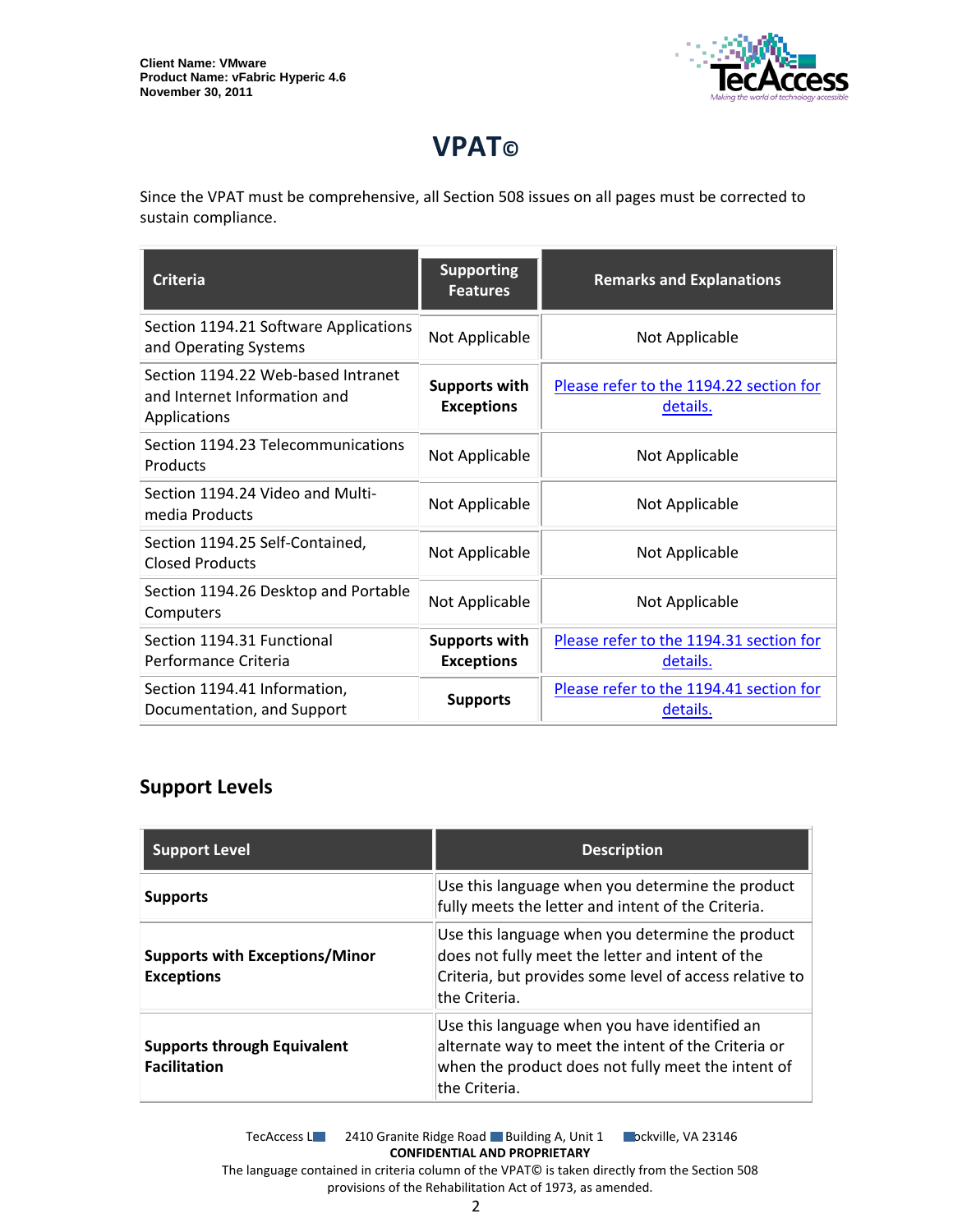

| <b>Support Level</b>                                                | <b>Description</b>                                                                                                                                                                                                                                                                                                                                  |
|---------------------------------------------------------------------|-----------------------------------------------------------------------------------------------------------------------------------------------------------------------------------------------------------------------------------------------------------------------------------------------------------------------------------------------------|
| Supports when combined with<br><b>Compatible AT</b>                 | Use this language when you determine the product<br>fully meets the letter and intent of the Criteria when<br>used in combination with Compatible Assistive<br>Technology ("AT"). For example, many software<br>programs can provide speech output when<br>combined with a compatible screen reader<br>(commonly used AT for people who are blind). |
| Does Not Support                                                    | Use this language when you determine the product<br>does not meet the letter or intent of the Criteria.                                                                                                                                                                                                                                             |
| <b>Not Applicable</b>                                               | Use this language when you determine the Criteria<br>does not apply to the specific product.                                                                                                                                                                                                                                                        |
| Not Applicable - Fundamental<br><b>Alteration Exception Applies</b> | Use this language when you determine a<br>Fundamental Alteration of the product would be<br>required to meet the Criteria (see the access board's<br>standards for the definition of "fundamental<br>alteration").                                                                                                                                  |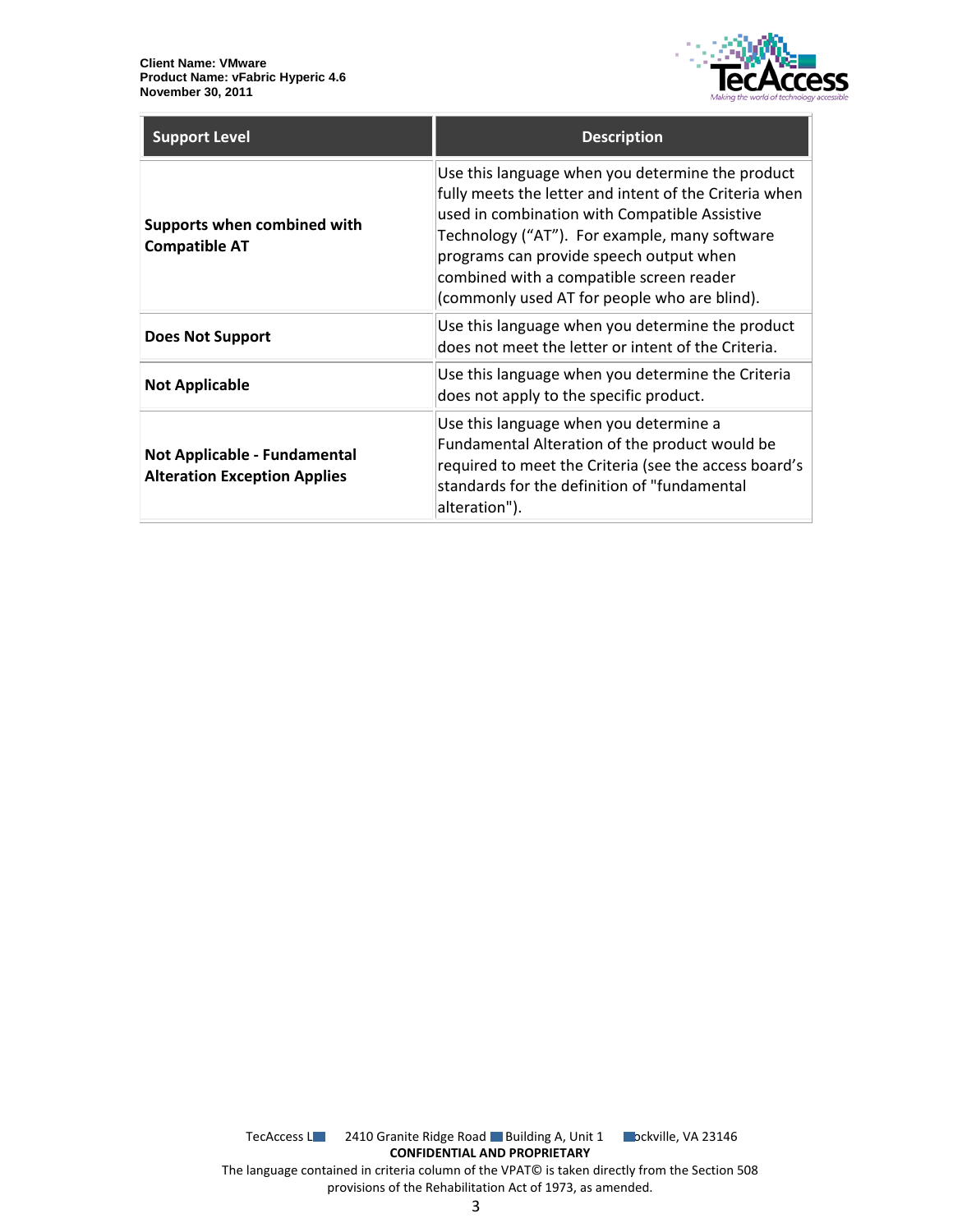

## <span id="page-3-0"></span>**§ 1194.22 Web-based Intranet and Internet Information and Applications**

| <b>Criteria</b>                                                                                                                                                          | <b>Support Level</b>                      | <b>Remarks and Explanations</b>                                                                                                                                                                                                       |
|--------------------------------------------------------------------------------------------------------------------------------------------------------------------------|-------------------------------------------|---------------------------------------------------------------------------------------------------------------------------------------------------------------------------------------------------------------------------------------|
| (a) A text equivalent for every<br>non-text element shall be<br>provided (e.g., via "alt",<br>"longdesc", or in element<br>content).                                     | <b>Supports with</b><br><b>Exceptions</b> | Text equivalents for non-text elements<br>are available to comprehend content<br>and to aid in navigation with<br>exceptions. Exceptions include many<br>informative and decorative images.                                           |
| (b) Equivalent alternatives for any<br>multimedia presentation shall be<br>synchronized with the<br>presentation.                                                        | <b>Not Applicable</b>                     | Web pages do not have multimedia<br>presentations.                                                                                                                                                                                    |
| (c) Web pages shall be designed<br>so that all information conveyed<br>with color is also available without<br>color, for example from context or<br>markup.             | <b>Supports with</b><br><b>Exceptions</b> | When color conveys information, text<br>and/or programmatically implemented<br>equivalents are provided with<br>exceptions. Exceptions include<br>selected tabs, data within charts and<br>highlighted items.                         |
| (d) Documents shall be organized<br>so they are readable without<br>requiring an associated style<br>sheet.                                                              | <b>Supports with</b><br><b>Exceptions</b> | Web pages are readable when<br>stylesheets are disabled or with user-<br>defined stylesheets with exceptions.<br>Headings do not have structural<br>markup. When CSS is disabled, column<br>headers of some data tables<br>disappear. |
| (e) Redundant text links shall be<br>provided for each active region of<br>a server-side image map.                                                                      | <b>Not Applicable</b>                     | vFabric Hyperic 4.6 does not have<br>server-side image maps.                                                                                                                                                                          |
| (f) Client-side image maps shall be<br>provided instead of server-side<br>image maps except where the<br>regions cannot be defined with an<br>available geometric shape. | <b>Not Applicable</b>                     | vFabric Hyperic 4.6 does not have<br>client-side image maps.                                                                                                                                                                          |
| (g) Row and column headers shall<br>be identified for data tables.                                                                                                       | <b>Supports with</b><br><b>Exceptions</b> | Row and column headers of data<br>tables have identifying information<br>with exceptions. Column headers of<br>many data tables do not have<br>structure markup in the form of th<br>tags.                                            |

TecAccess L**LC** 2410 Granite Ridge Road Building A, Unit 1 **Rockville, VA 23146 CONFIDENTIAL AND PROPRIETARY** The language contained in criteria column of the VPAT© is taken directly from the Section 508 provisions of the Rehabilitation Act of 1973, as amended.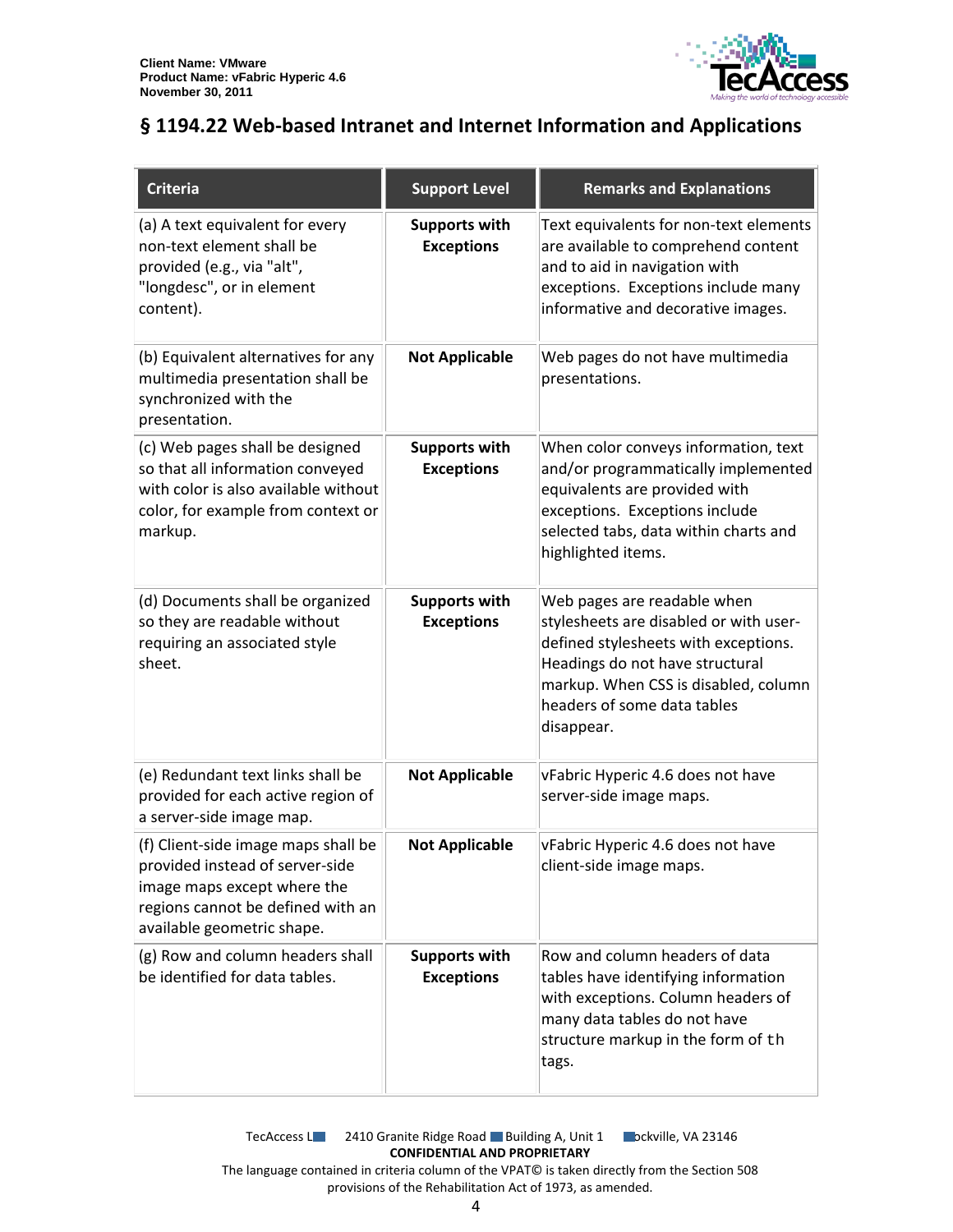

| <b>Criteria</b>                                                                                                                                                                                                                                                                                                             | <b>Support Level</b>                      | <b>Remarks and Explanations</b>                                                                                                                                                                                                                                                                                                                                         |
|-----------------------------------------------------------------------------------------------------------------------------------------------------------------------------------------------------------------------------------------------------------------------------------------------------------------------------|-------------------------------------------|-------------------------------------------------------------------------------------------------------------------------------------------------------------------------------------------------------------------------------------------------------------------------------------------------------------------------------------------------------------------------|
| (h) Markup shall be used to<br>associate data cells and header<br>cells for data tables that have two<br>or more logical levels of row or<br>column headers.                                                                                                                                                                | <b>Not Applicable</b>                     | vFabric Hyperic 4.6 does not have data<br>tables with multi-level columns or<br>rows.                                                                                                                                                                                                                                                                                   |
| (i) Frames shall be titled with text<br>that facilitates frame identification<br>and navigation                                                                                                                                                                                                                             | <b>Not Applicable</b>                     | vFabric Hyperic 4.6 does not have<br>frames.                                                                                                                                                                                                                                                                                                                            |
| (j) Pages shall be designed to<br>avoid causing the screen to flicker<br>with a frequency greater than 2 Hz<br>and lower than 55 Hz.                                                                                                                                                                                        | <b>Supports</b>                           | Web pages do not have content that<br>flashes or blinks with a frequency<br>greater than 2 Hz and lower than 55<br>Hz.                                                                                                                                                                                                                                                  |
| (k) A text-only page, with<br>equivalent information or<br>functionality, shall be provided to<br>make a web site comply with the<br>provisions of this part, when<br>compliance cannot be<br>accomplished in any other way.<br>The content of the text-only page<br>shall be updated whenever the<br>primary page changes. | <b>Supports</b>                           | Text-only pages are provided since<br>compliance cannot be met any other<br>way or are not required.                                                                                                                                                                                                                                                                    |
| (I) When pages utilize scripting<br>languages to display content, or to<br>create interface elements, the<br>information provided by the script<br>shall be identified with functional<br>text that can be read by Assistive<br>Technology.                                                                                 | <b>Supports with</b><br><b>Exceptions</b> | Assistive technology and keyboard<br>users can access scripted interfaces<br>with exceptions. Exceptions include<br>the sub-menu of the "Analyze" tab,<br>the "Configure Widget" and "Remove<br>Widget" interfaces of the "Saved<br>Charts" portlet, the "Tools" and "Map"<br>menu in the "Resources" section,<br>popup calendars and some links within<br>data tables. |
| (m) When a web page requires<br>that an applet, plug-in or other<br>application be present on the<br>client system to interpret page<br>content, the page must provide a<br>link to a plug-in or applet that<br>complies with §1194.21(a)                                                                                   | <b>Supports</b>                           | vFabric Hyperic 4.6 provides links to<br>accessible applets and/or plug-ins<br>whose files appear on the website.                                                                                                                                                                                                                                                       |

TecAccess L**LC** 2410 Granite Ridge Road Building A, Unit 1 **Rockville, VA 23146 CONFIDENTIAL AND PROPRIETARY** The language contained in criteria column of the VPAT© is taken directly from the Section 508 provisions of the Rehabilitation Act of 1973, as amended.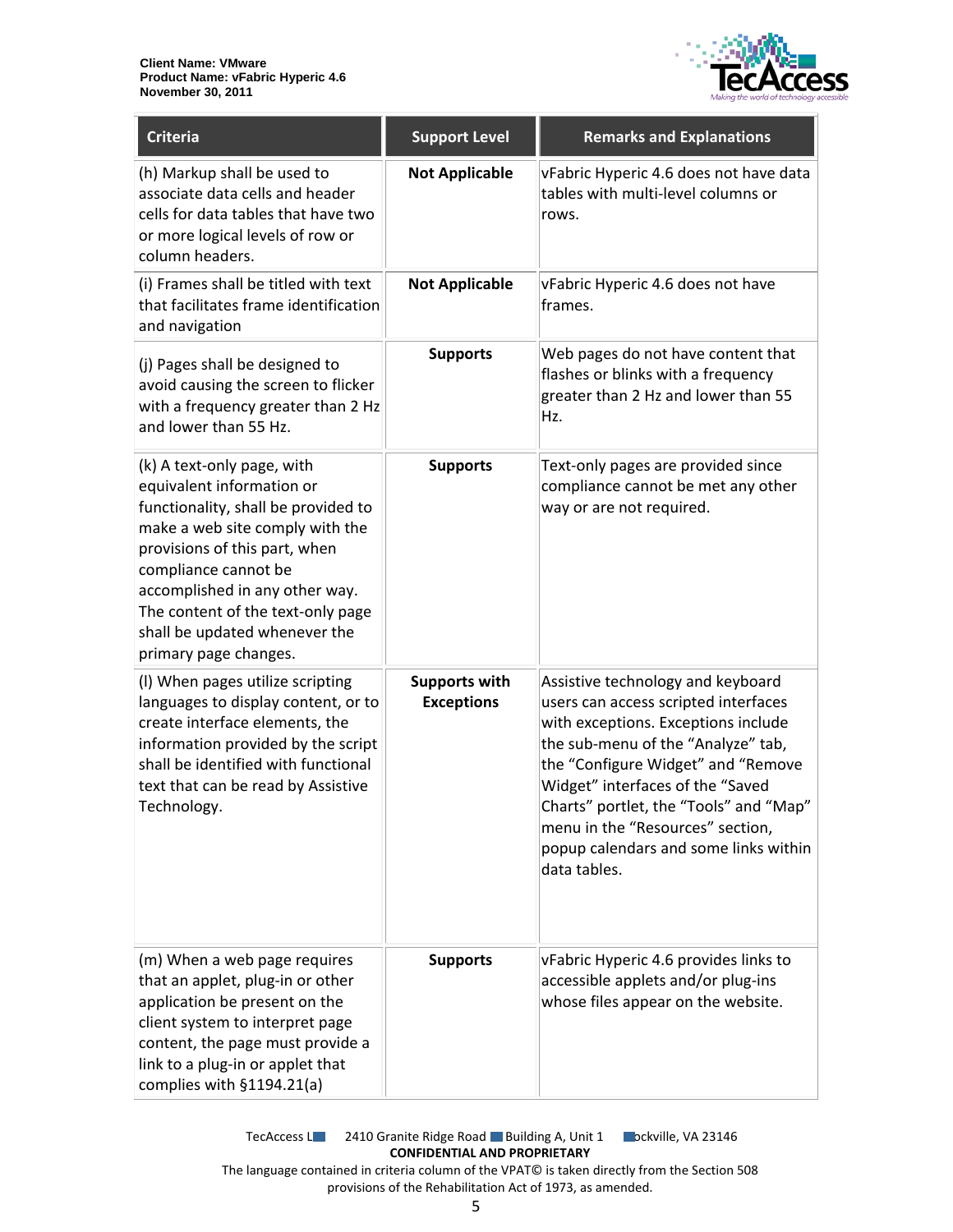

| <b>Criteria</b>                                                                                                                                                                                                                                                                                    | <b>Support Level</b>                      | <b>Remarks and Explanations</b>                                                                                                                                                                                                              |
|----------------------------------------------------------------------------------------------------------------------------------------------------------------------------------------------------------------------------------------------------------------------------------------------------|-------------------------------------------|----------------------------------------------------------------------------------------------------------------------------------------------------------------------------------------------------------------------------------------------|
| through (I).                                                                                                                                                                                                                                                                                       |                                           |                                                                                                                                                                                                                                              |
| (n) When electronic forms are<br>designed to be completed on-line,<br>the form shall allow people using<br>Assistive Technology to access the<br>information, field elements, and<br>functionality required for<br>completion and submission of the<br>form, including all directions and<br>cues. | <b>Supports with</b><br><b>Exceptions</b> | Assistive technologies, such as screen<br>readers, may not identify and navigate<br>to all form elements to complete and<br>submit forms online. Many form fields<br>do not have explicit labeling.<br>Associated form fields are ungrouped. |
| (o) A method shall be provided<br>that permits users to skip<br>repetitive navigation links.                                                                                                                                                                                                       | <b>Does Not Support</b>                   | Assistive technology and keyboard<br>users cannot bypass repetitive<br>navigation links.                                                                                                                                                     |
| (p) When a timed response is<br>required, the user shall be alerted<br>and given sufficient time to<br>indicate more time is required.                                                                                                                                                             | <b>Not Applicable</b>                     | vFabric Hyperic 4.6 does not require<br>timed responses.                                                                                                                                                                                     |

*Note to 1194.22: The Board interprets paragraphs (a) through (k) of this section as consistent with the following priority 1 Checkpoints of the Web Content Accessibility Guidelines 1.0 (WCAG 1.0) (May 5 1999) published by the Web Accessibility Initiative of the World Wide Web Consortium: Paragraph (a) - 1.1, (b) - 1.4, (c) - 2.1, (d) - 6.1, (e) - 1.2, (f) - 9.1, (g) - 5.1, (h) - 5.2, (i) - 12.1, (j) - 7.1, (k) - 11.4.*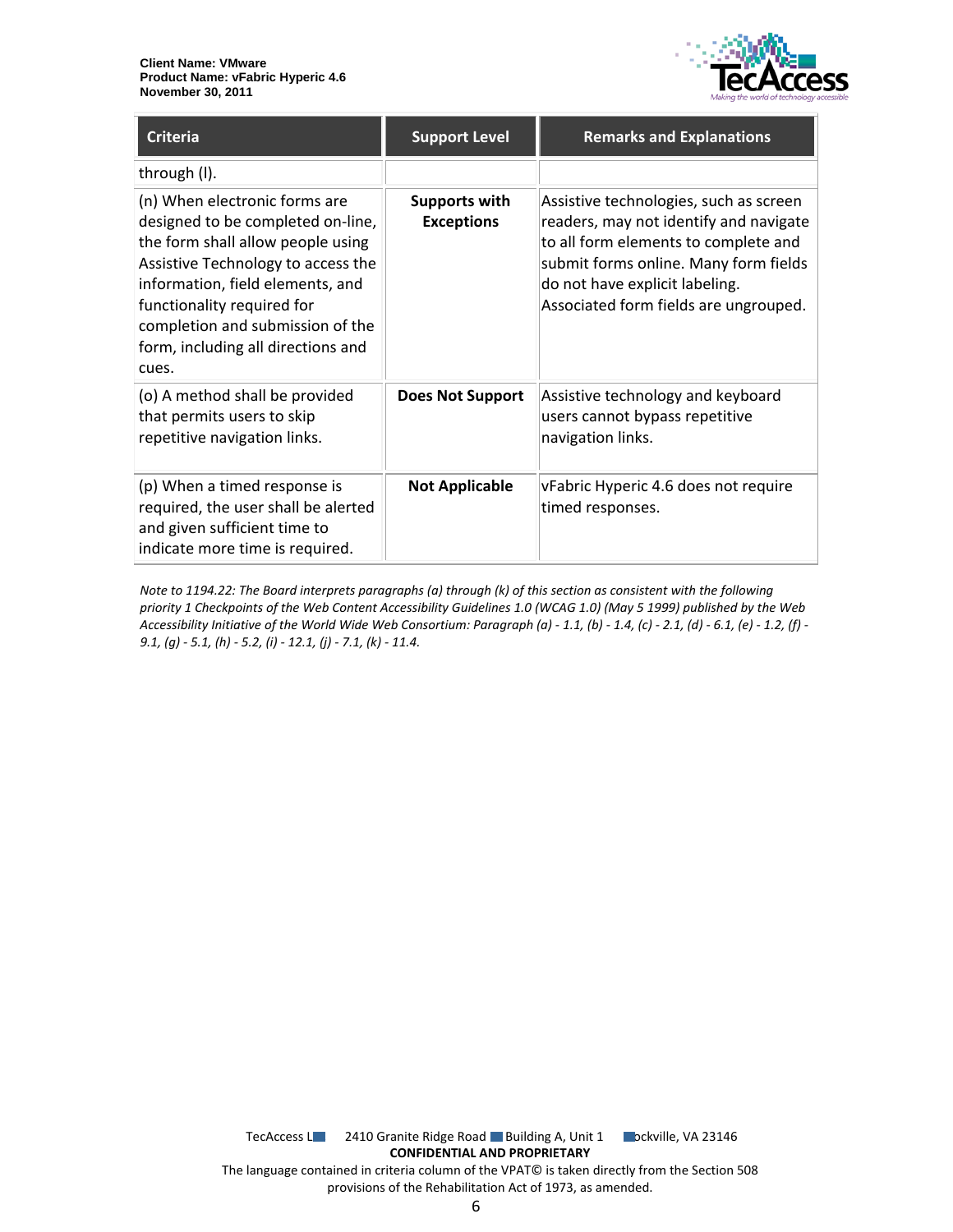

## <span id="page-6-0"></span>**§1194.31 Functional Performance Criteria**

| <b>Criteria</b>                                                                                                                                                                                                                                                                                                                     | <b>Support Level</b>                      | <b>Remarks and Explanations</b>                                                                                                                                                                                                                                                                                                                                                                                                                                                                                                   |
|-------------------------------------------------------------------------------------------------------------------------------------------------------------------------------------------------------------------------------------------------------------------------------------------------------------------------------------|-------------------------------------------|-----------------------------------------------------------------------------------------------------------------------------------------------------------------------------------------------------------------------------------------------------------------------------------------------------------------------------------------------------------------------------------------------------------------------------------------------------------------------------------------------------------------------------------|
| (a) At least one mode of operation<br>and information retrieval that does<br>not require user vision shall be<br>provided, or support for Assistive<br>Technology used by people who<br>are blind or visually impaired shall<br>be provided.                                                                                        | <b>Supports with</b><br><b>Exceptions</b> | Some information retrieval processes<br>and/or operations require vision and<br>may not provide support for assistive<br>technologies. Many informative and<br>decorative images do not have text<br>equivalents. Color-conveyed<br>information that includes selected tabs,<br>data within charts and highlighted<br>items do not have text equivalents.<br>Most headings and column headers of<br>data tables do not have structural<br>markup. Many form fields do not have<br>explicit labeling.                              |
| (b) At least one mode of operation<br>and information retrieval that does<br>not require visual acuity greater<br>than 20/70 shall be provided in<br>audio and enlarged print output<br>working together or independently,<br>or support for Assistive Technology<br>used by people who are visually<br>impaired shall be provided. | <b>Supports with</b><br><b>Exceptions</b> | Some information retrieval processes<br>and/or operations require vision acuity<br>greater than 20/70 and may not<br>provide support for assistive<br>technologies. Many informative and<br>decorative images do not have text<br>equivalents. Color-conveyed<br>information that includes selected tabs,<br>data within charts and highlighted<br>items do not have text equivalents.<br>Most headings and column headers of<br>data tables do not have structural<br>markup. Many form fields do not have<br>explicit labeling. |
| (c) At least one mode of operation<br>and information retrieval that does<br>not require user hearing shall be<br>provided, or support for Assistive<br>Technology used by people who<br>are deaf or hard of hearing shall be<br>provided                                                                                           | <b>Supports</b>                           | vFabric Hyperic 4.6 does not require<br>hearing for information retrieval and<br>operations. Support for hearing<br>devices may be provided.                                                                                                                                                                                                                                                                                                                                                                                      |
| (d) Where audio information is<br>important for the use of a product,<br>at least one mode of operation and<br>information retrieval shall be<br>provided in an enhanced auditory<br>fashion, or support for assistive                                                                                                              | <b>Not Applicable</b>                     | vFabric Hyperic 4.6 does not have audio<br>information.                                                                                                                                                                                                                                                                                                                                                                                                                                                                           |

TecAccess L**LC** 2410 Granite Ridge Road Building A, Unit 1 **Rockville, VA 23146 CONFIDENTIAL AND PROPRIETARY**

The language contained in criteria column of the VPAT© is taken directly from the Section 508 provisions of the Rehabilitation Act of 1973, as amended.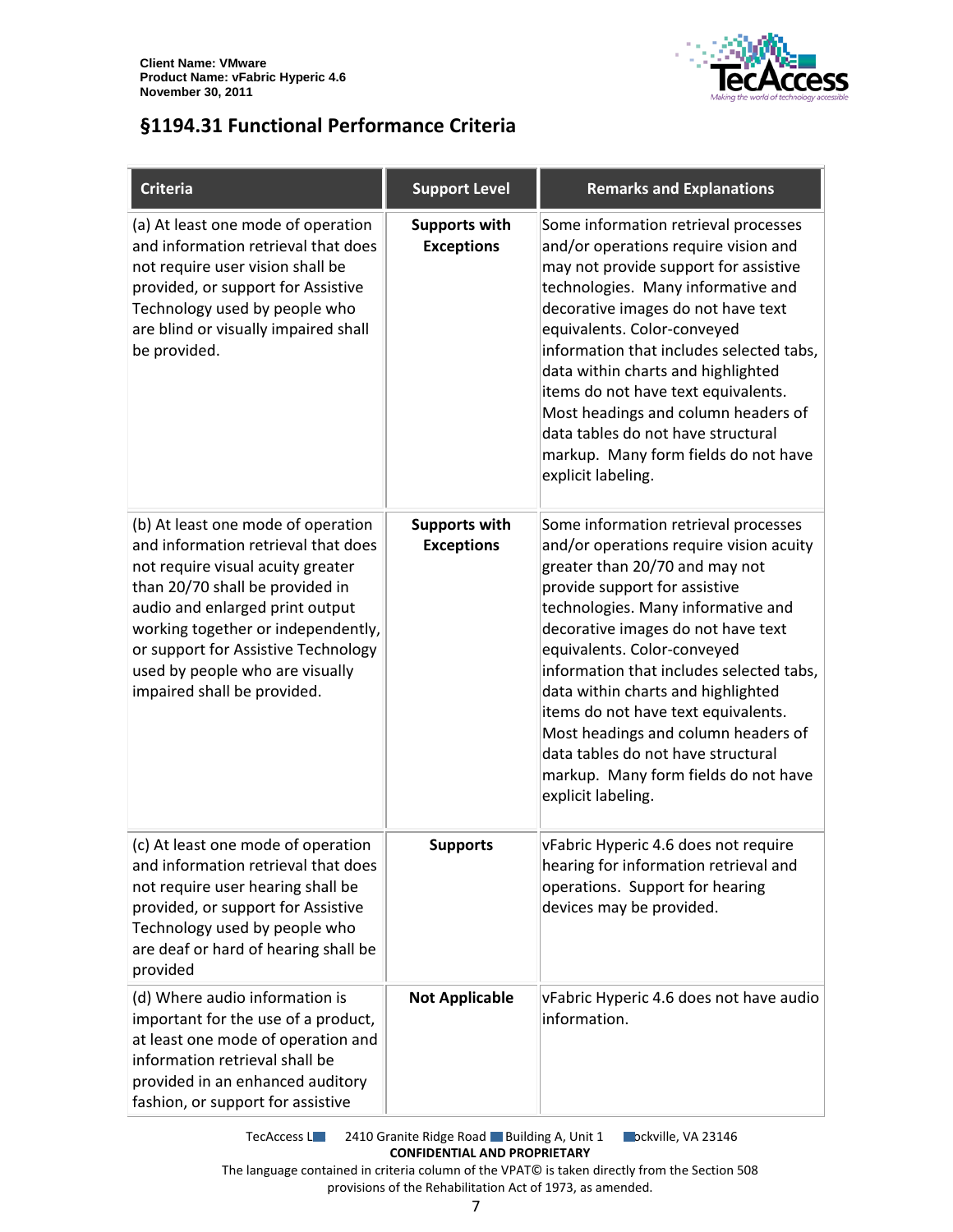

| <b>Criteria</b>                                                                                                                                                                                                          | <b>Support Level</b>                      | <b>Remarks and Explanations</b>                                                                                                                                                                                                                                                                                                                                                                                                                           |
|--------------------------------------------------------------------------------------------------------------------------------------------------------------------------------------------------------------------------|-------------------------------------------|-----------------------------------------------------------------------------------------------------------------------------------------------------------------------------------------------------------------------------------------------------------------------------------------------------------------------------------------------------------------------------------------------------------------------------------------------------------|
| hearing devices shall be provided.                                                                                                                                                                                       |                                           |                                                                                                                                                                                                                                                                                                                                                                                                                                                           |
| (e) At least one mode of operation<br>and information retrieval that does<br>not require user speech shall be<br>provided, or support for Assistive<br>Technology used by people with<br>disabilities shall be provided. | <b>Supports</b>                           | vFabric Hyperic 4.6 does not require<br>speech for information retrieval or<br>operations. Support for assistive<br>technologies may be provided.                                                                                                                                                                                                                                                                                                         |
| (f) At least one mode of operation<br>and information retrieval that does<br>not require fine motor control or<br>simultaneous actions and that is<br>operable with limited reach and<br>strength shall be provided.     | <b>Supports with</b><br><b>Exceptions</b> | vFabric Hyperic 4.6 does not require<br>fine motor control or simultaneous<br>actions. Persons with dexterity<br>impairments can perform product<br>operations with exceptions. Exceptions<br>include the sub-menu of the "Analyze"<br>tab, the "Configure Widget" and<br>"Remove Widget" interfaces of the<br>"Saved Charts" portlet, the "Tools" and<br>"Map" menu in the "Resources"<br>section, popup calendars and some<br>links within data tables. |